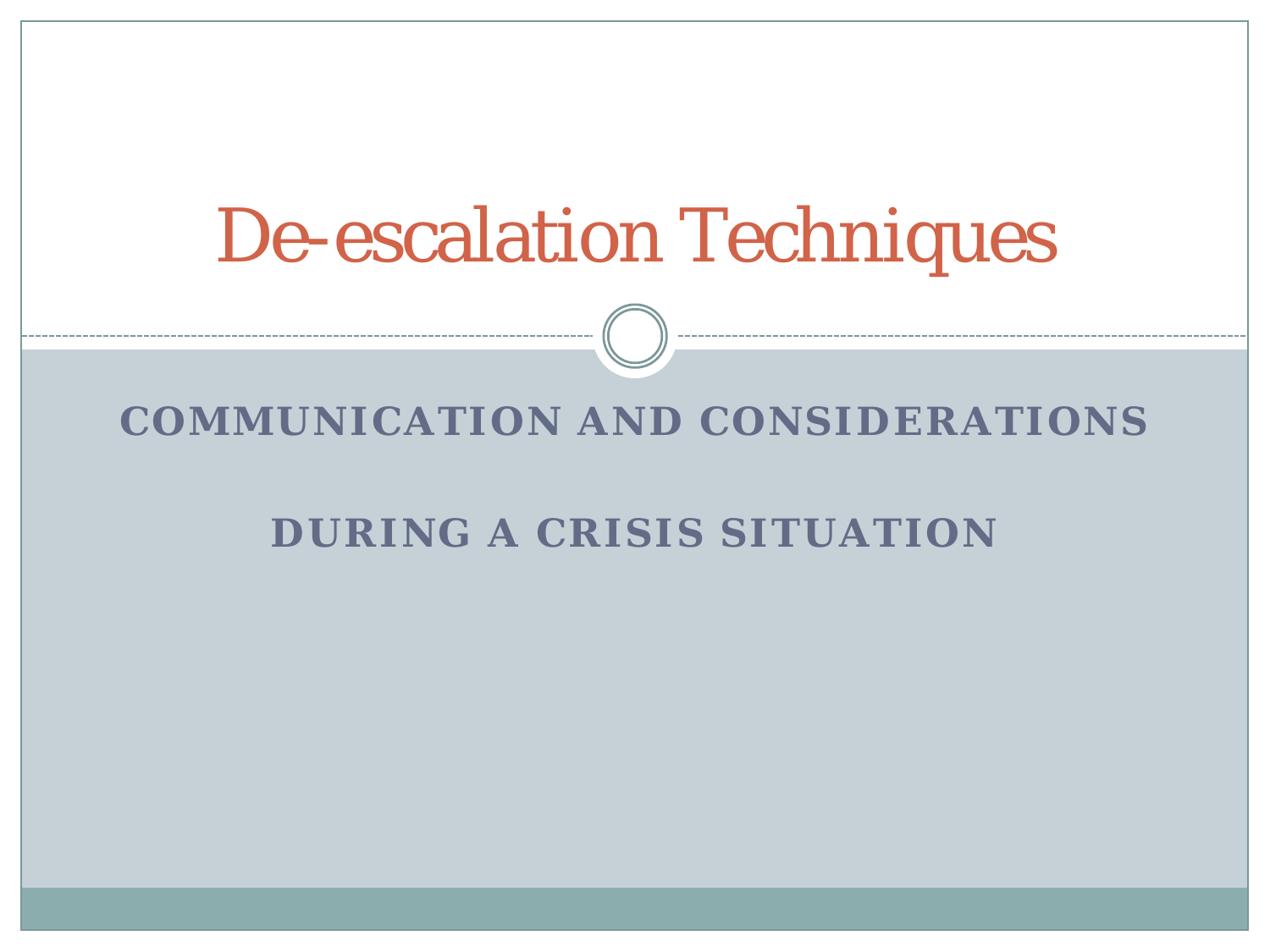## OBJECTIVES OF WEBINAR

- Recognize that prioritizing your safety and the safety of others is always the most important outcome
- Learn 3 things to help you remain calm and in control
- Learn 3 things you can do, or refrain from doing, to promote calm and cooperation in someone else
- Increase confidence in knowing when to step away and/or call 911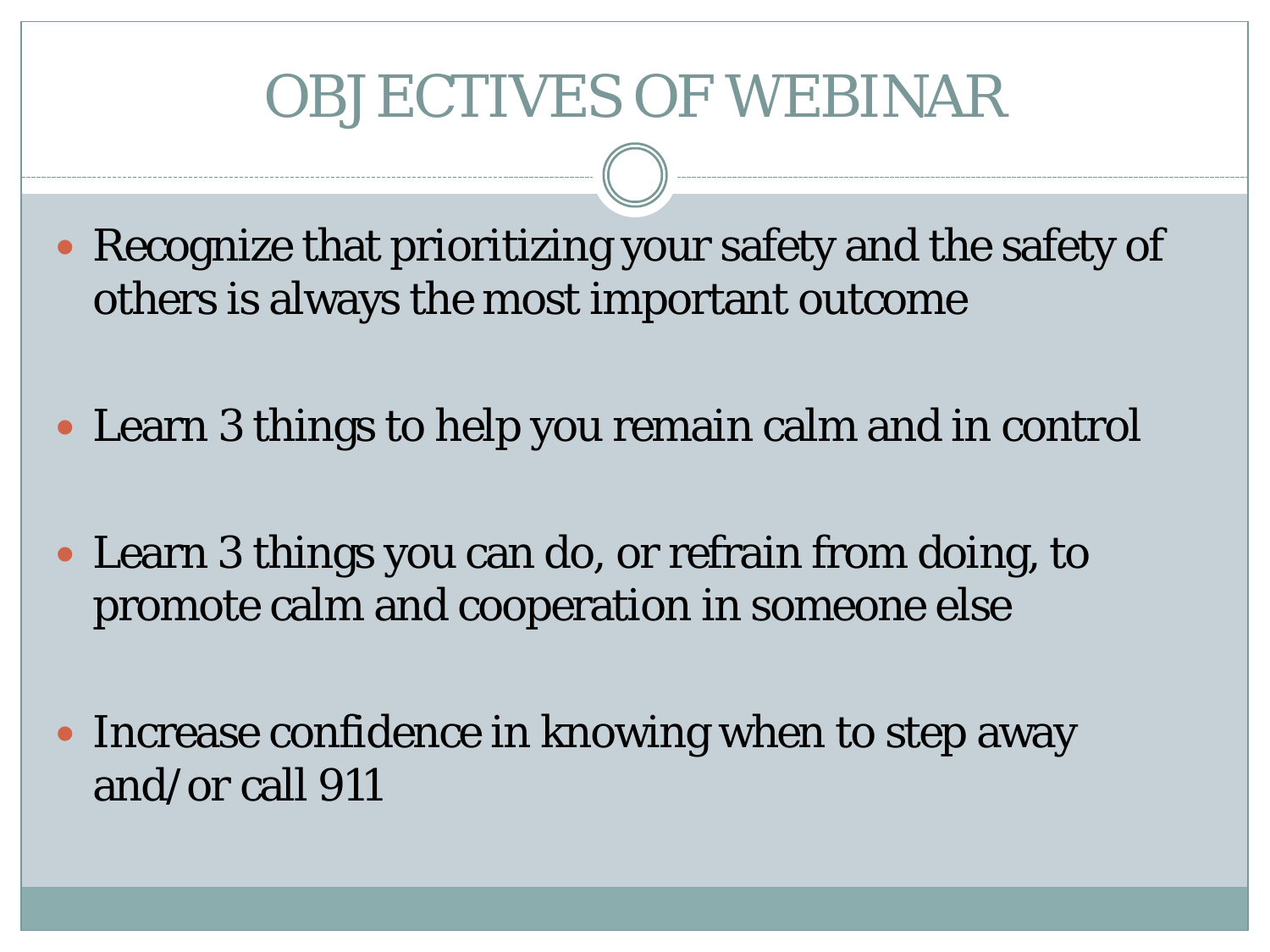## CRISIS INCIDENTS

- Crisis can be defined as an emotionally significant event that exceeds a person's ability to cope
- Usually a precipitating event has occurred within the last 24 hours
- Emotions are controlling a person's actions
- If the subject feels he is in crisis, he is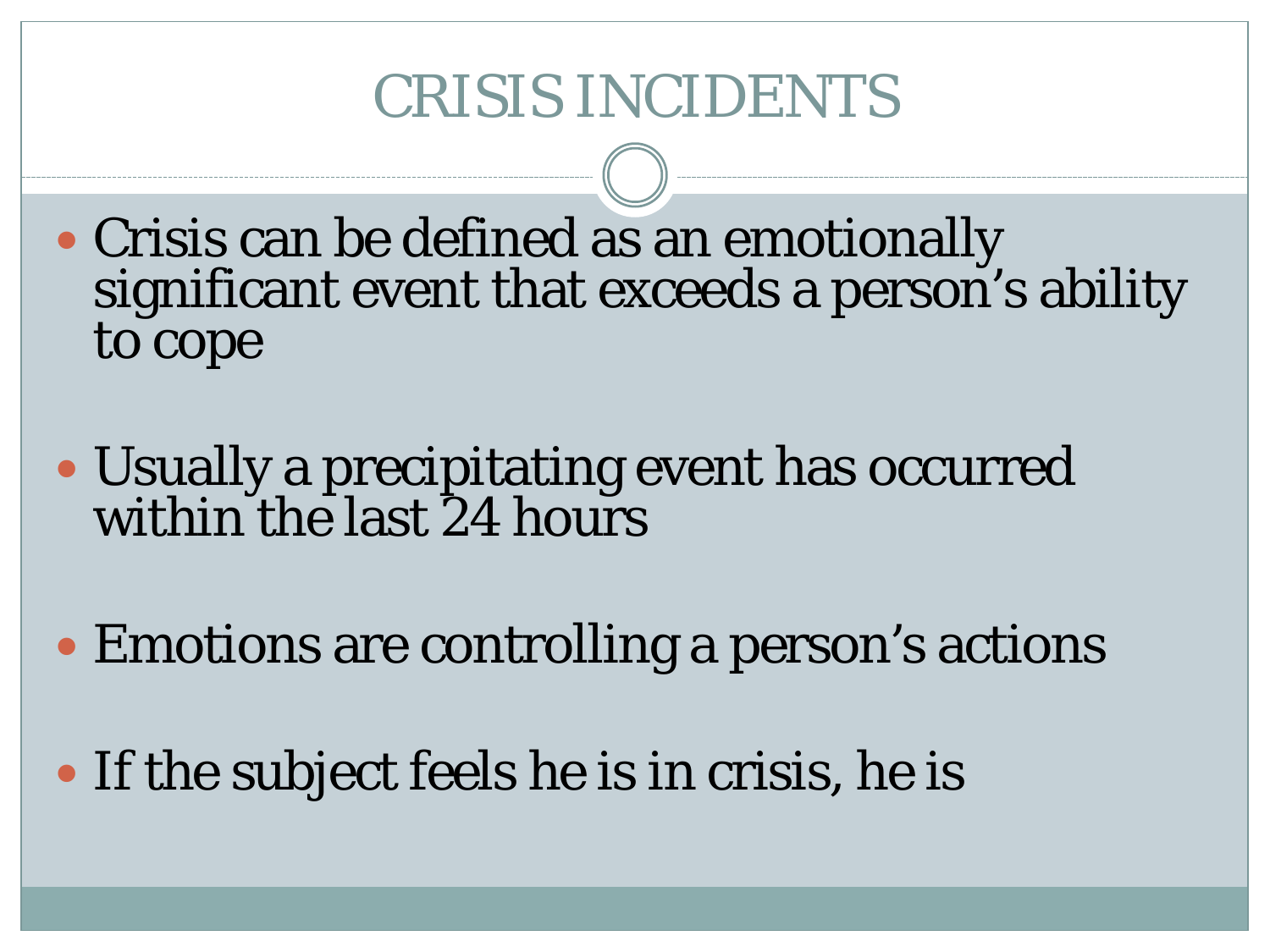# INITIAL GOALS IN A CRISIS INCIDENT

 Determining appropriate resources to safely handle the crisis

- Recognize you need to walk away if you are not equipped to handle the crisis safely
- Staying in an unsafe environment complicates the situation for responding law enforcement
- If on the telephone, recognize when to call the police
	- Subject is threatening himself or others
	- Other people are with the person and may need help
- As officers, know when a trained negotiator is necessary
	- Basic de-escalation does not replace a negotiator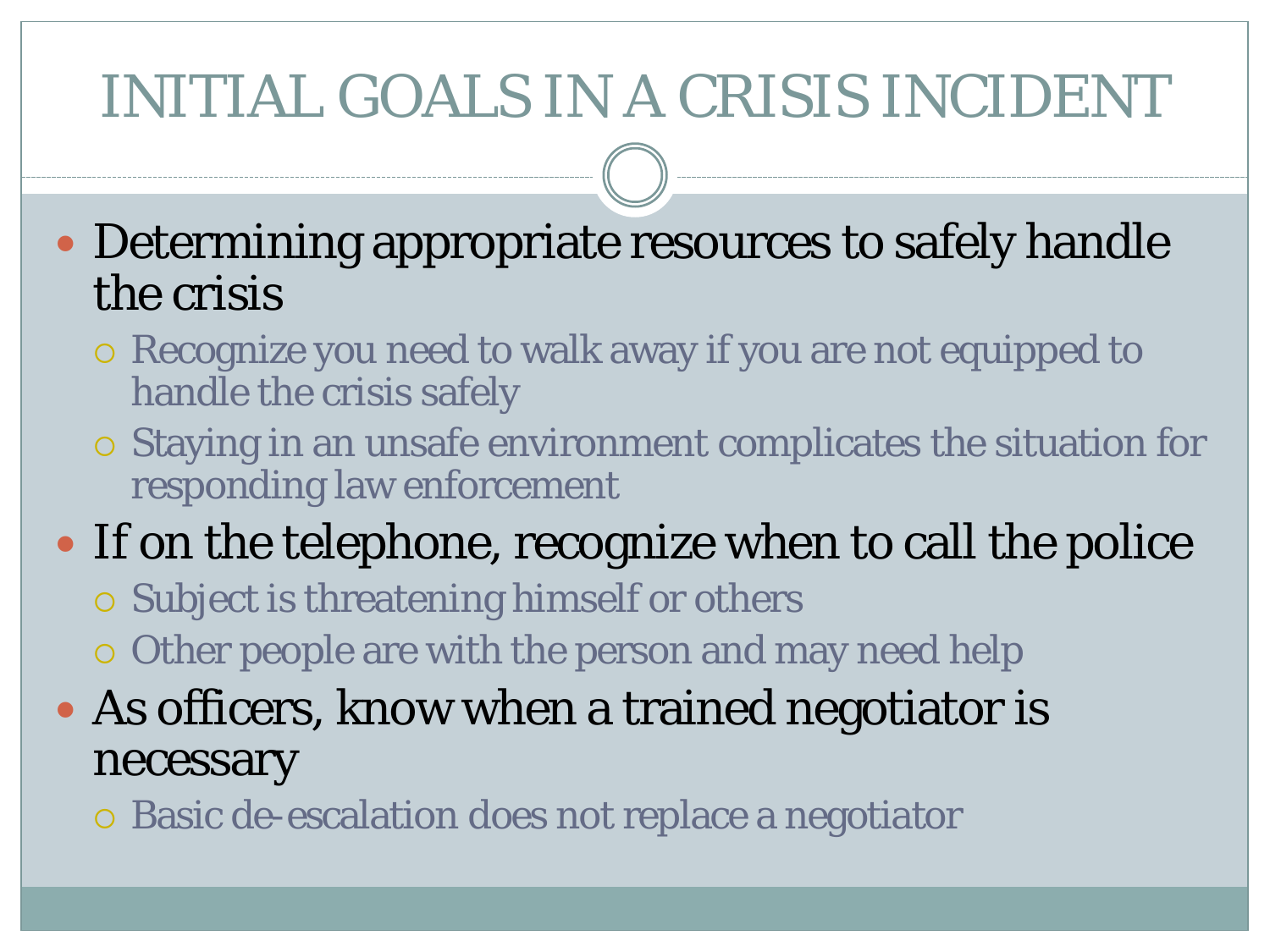#### COMMUNICATION

- Is an art and not a science
- The best communicators are the best listeners
- The only thing you have control over during an incident is your own emotions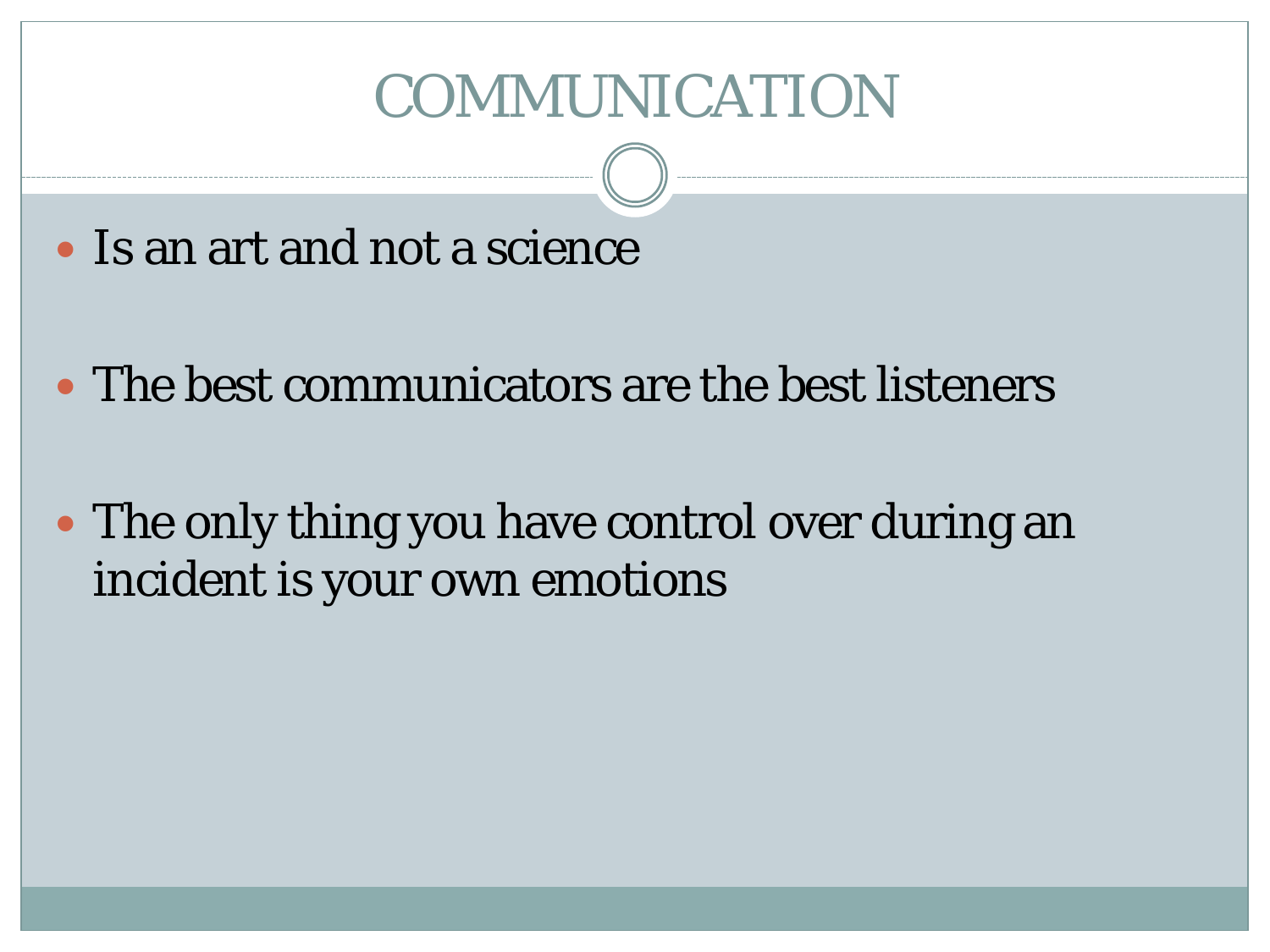#### MINDFULLNESS

- Pay attention in a particular way
	- What is the person in crisis looking for (the 'hook')?
- On purpose
	- You want to help not "It's my job"
- Stay in the present
- Non-judgmental John Kabat-Zinn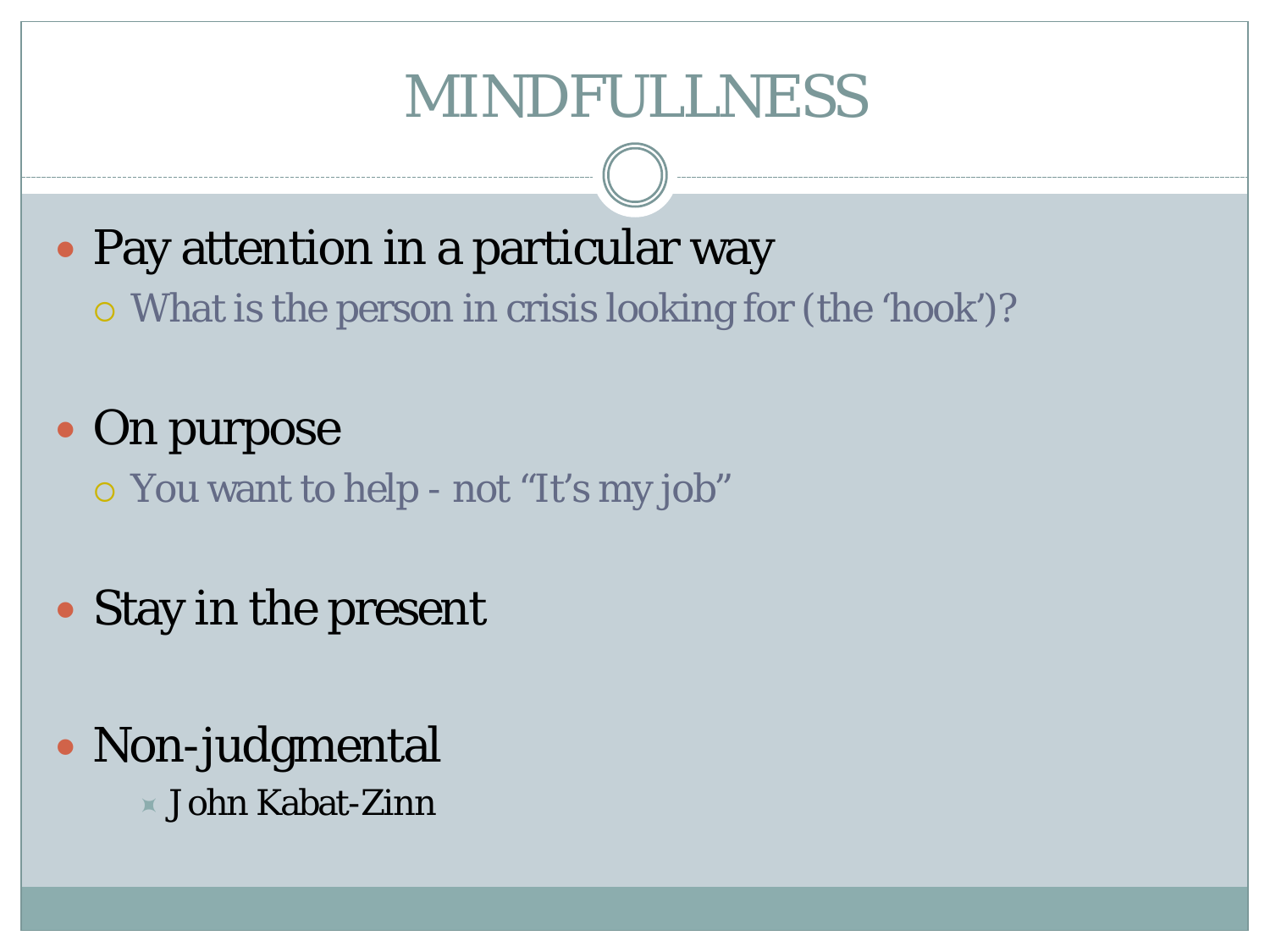# TIPS TO DEVELOP TRUST

**Don't**

#### **Do**

- Take off sunglasses
- Share your name and role
- Meet the subject 'where he is'
- Be honest if you don't know an answer
- Grill or quiz the subject
- Make promises you have no control over
- Lie or give easy answers to assuage the subject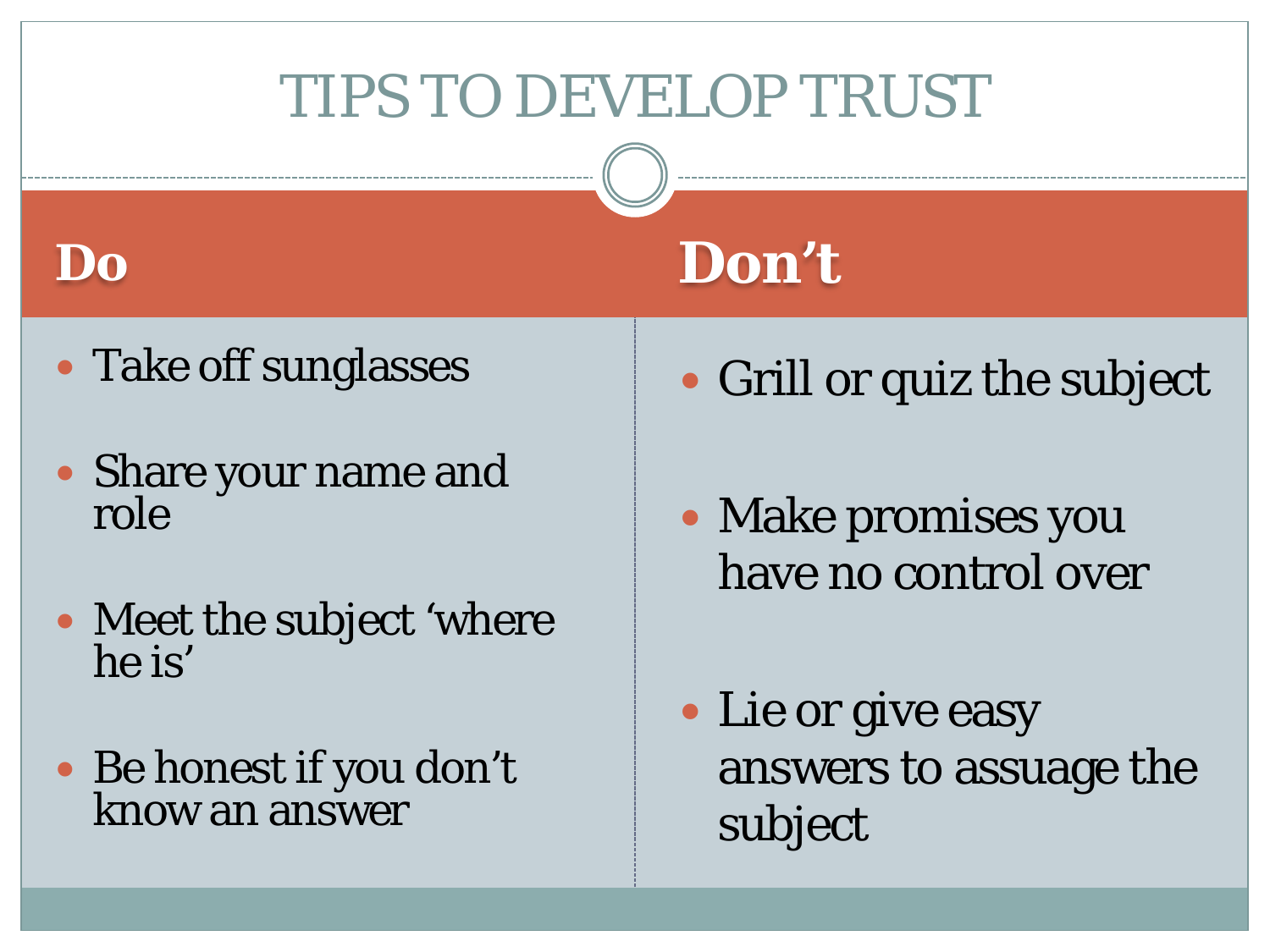#### MAINTAINING YOUR COMPOSURE

- Model calm and relaxation (breathe)
- Remember: you do not have to resolve the situation immediately
- Model patience
- Do not take things personally
- Follow "The Golden Rule"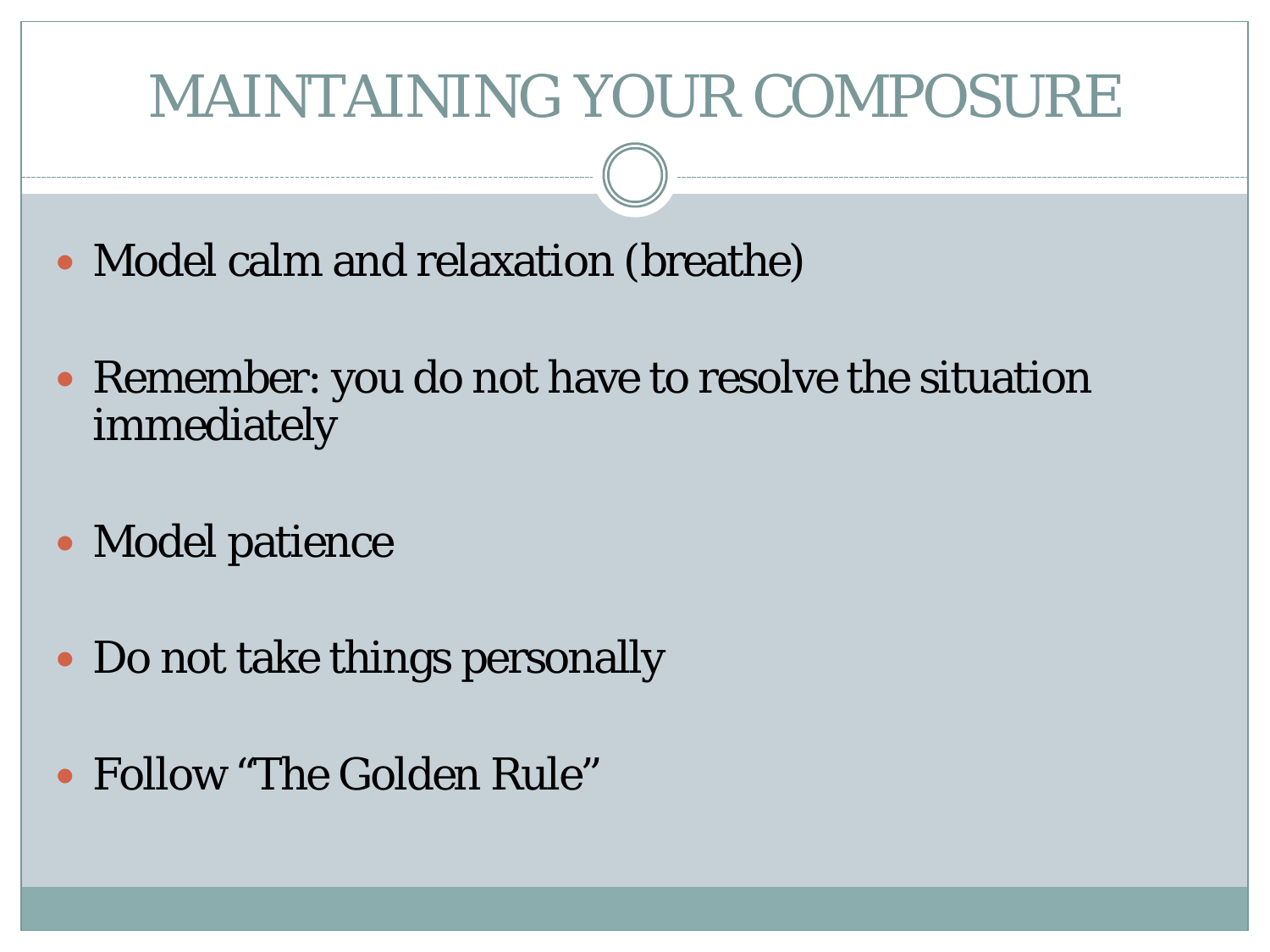### BODY LANGUAGE

- Self-awareness
- Relaxed open posture
- Posture that allows calm breathing
- Knees slightly bent
- Hands visible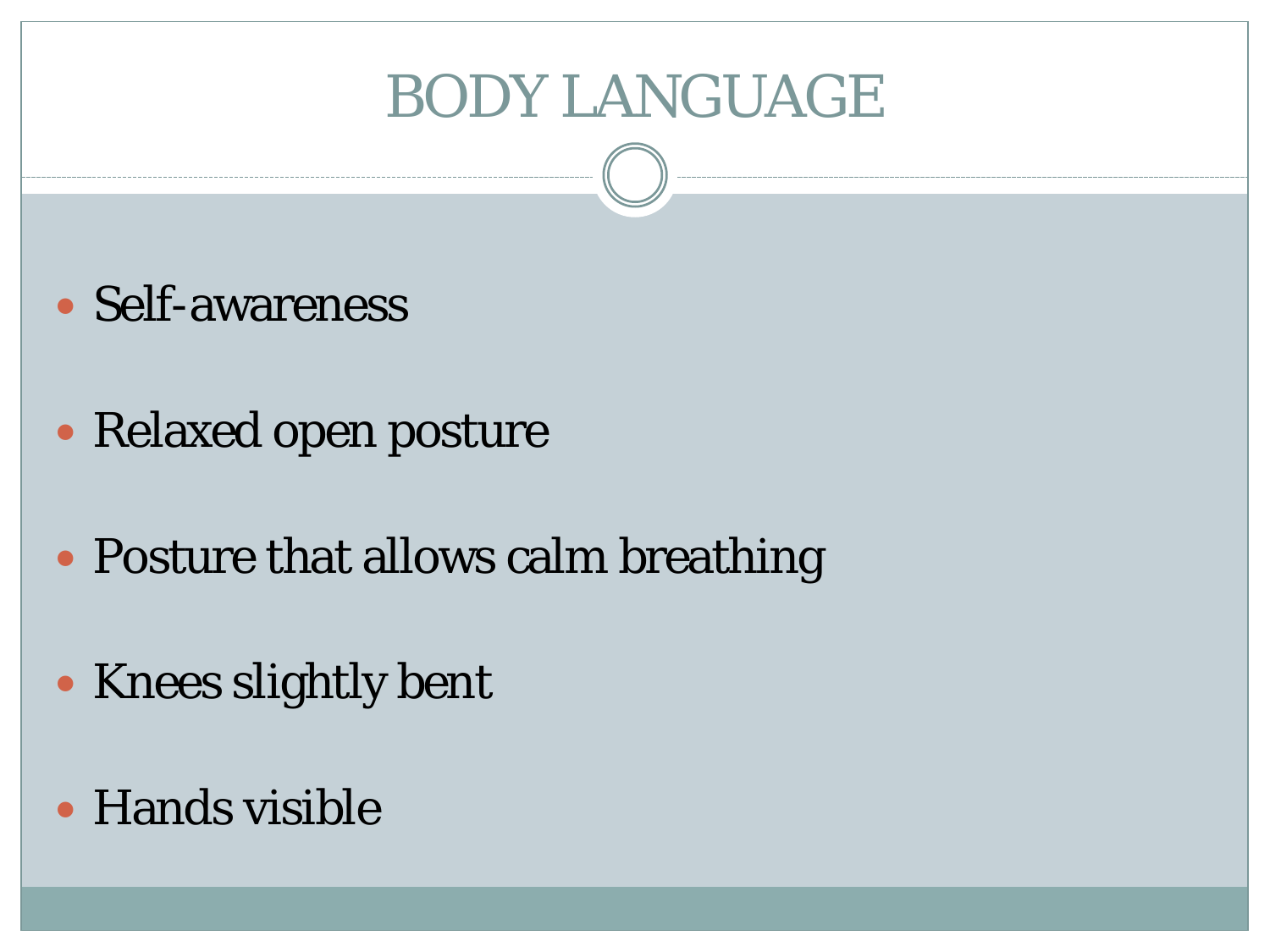## ACTIVE LISTENING

• Many incidents may be diffused by simply listening

• People want to be understood -Problem solve -Show individuals the same respect as you would want

 **The first few minutes are critical (first 15 to 45 minutes)**

-How you start the conversation sets the tone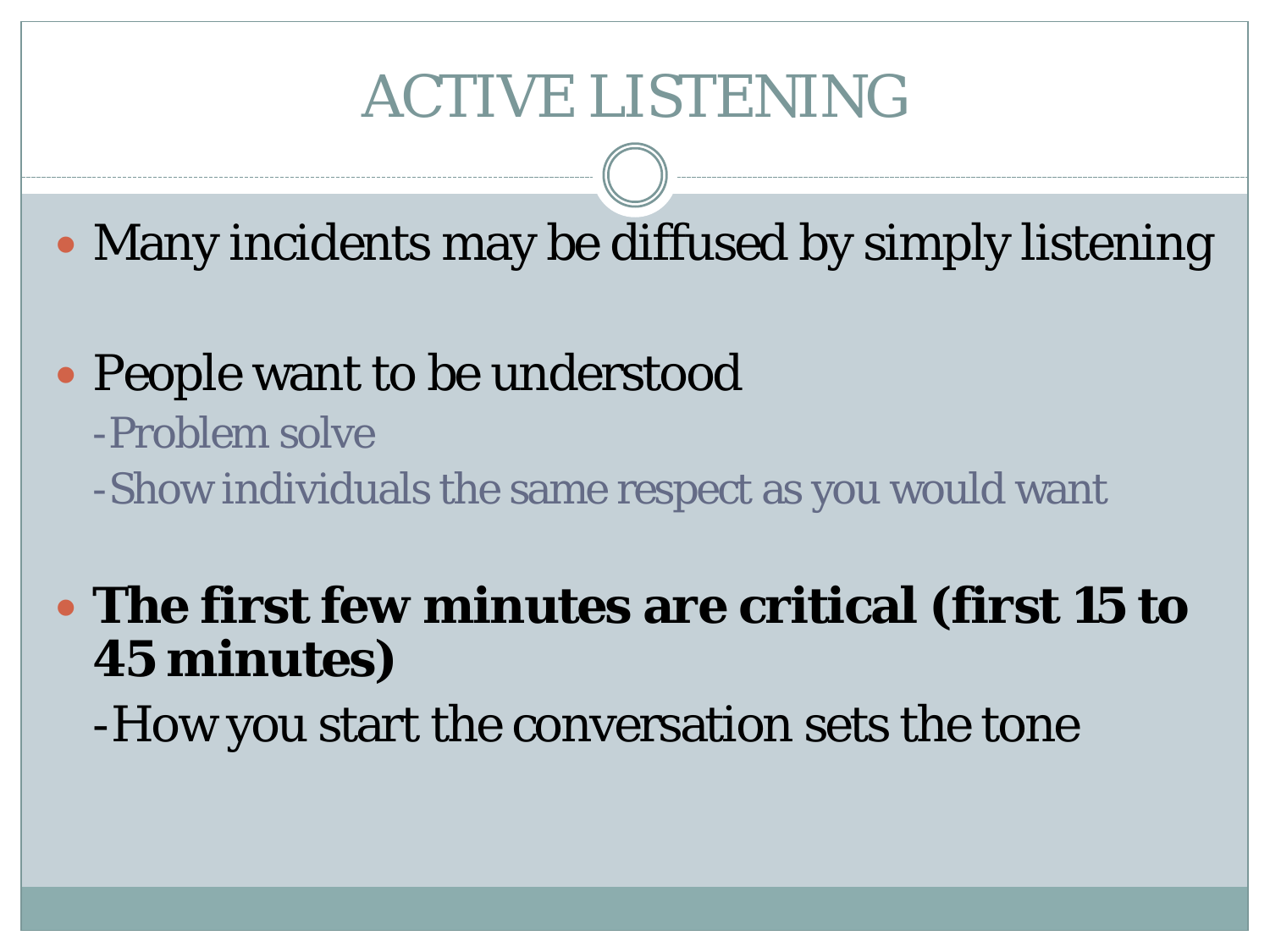# ACTIVE LISTENING

#### • Stay focused on the persons problem(s)

- Always be aware of your surroundings and react appropriately if something changes to affect your safety
- If law enforcement, utilize contact/cover to assess threats

#### • Allow person to vent

-During the venting process you may hear what the real problem is

#### • Don't assume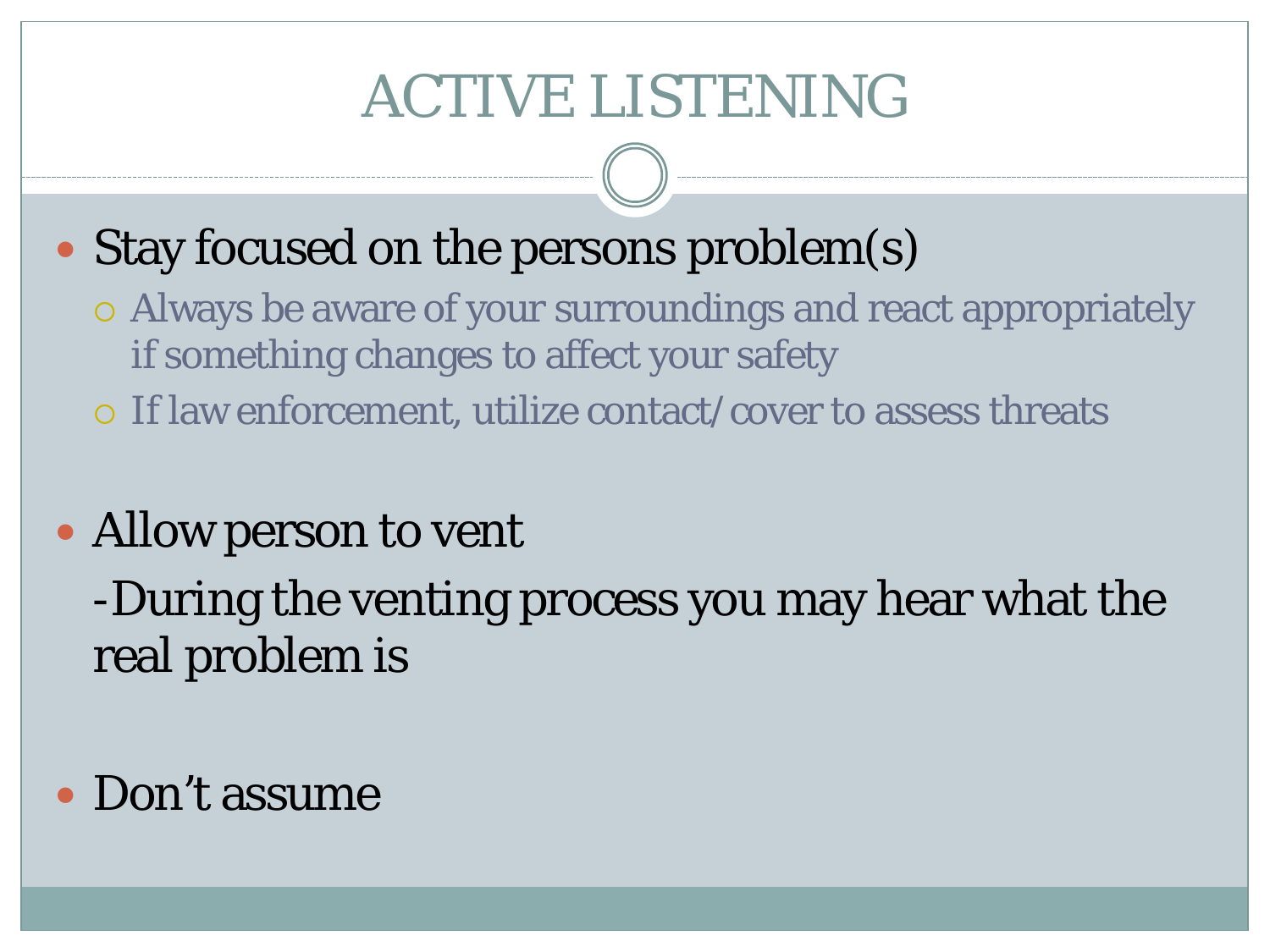#### MINIMAL ENCOURAGERS

- Indicates to the subject you are listening "uh huh" "ok"
	- "really"
- Does not interfere with the flow of the conversation
- Encourages the subject to keep talking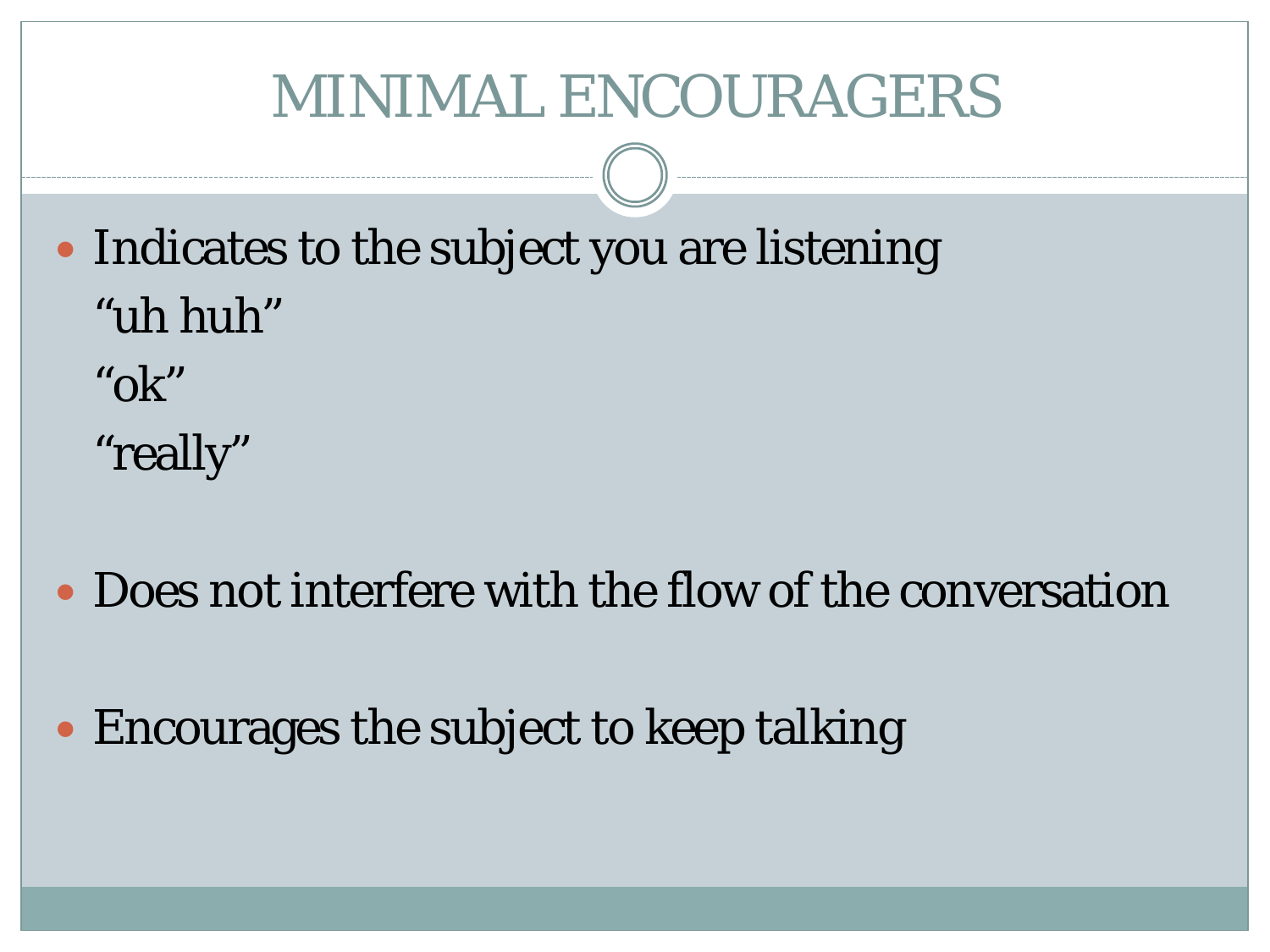#### PARAPHRASING

 Repeating back *in your own words* what the subject just said

-Lets the subject know you are listening, and by paraphrasing that you understand what he is saying -Good for using when you are at a loss of words -Don't over use ('parroting')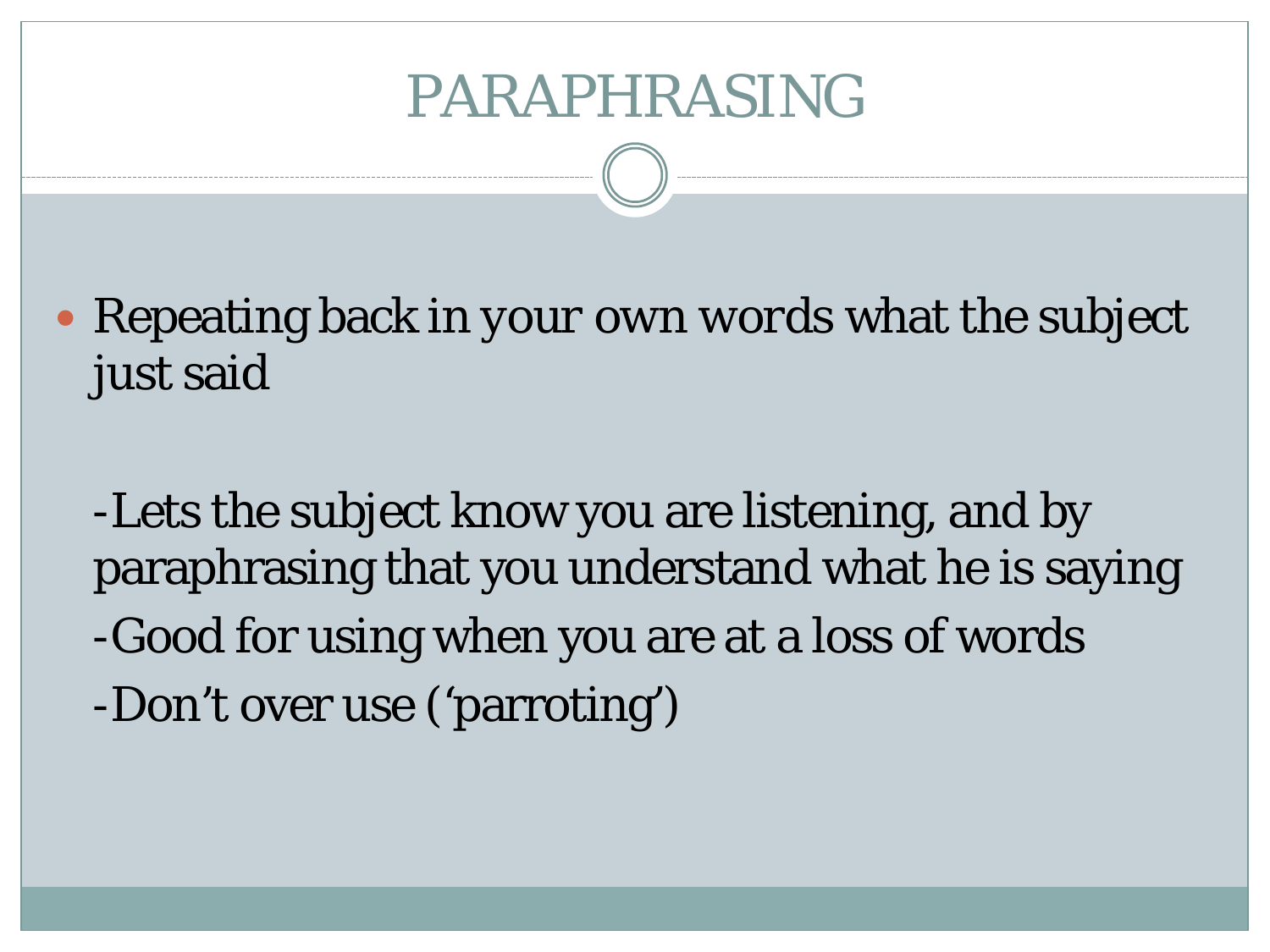## EMOTIONAL LABELING

- You are identifying the emotion/feeling that you are hearing
	- -Do not be afraid to label an emotion incorrectly
	- -Label all the emotions you hear
	- -Do not use when you are being verbally attacked
- Demonstrates you are listening to what the subject tells you he is experiencing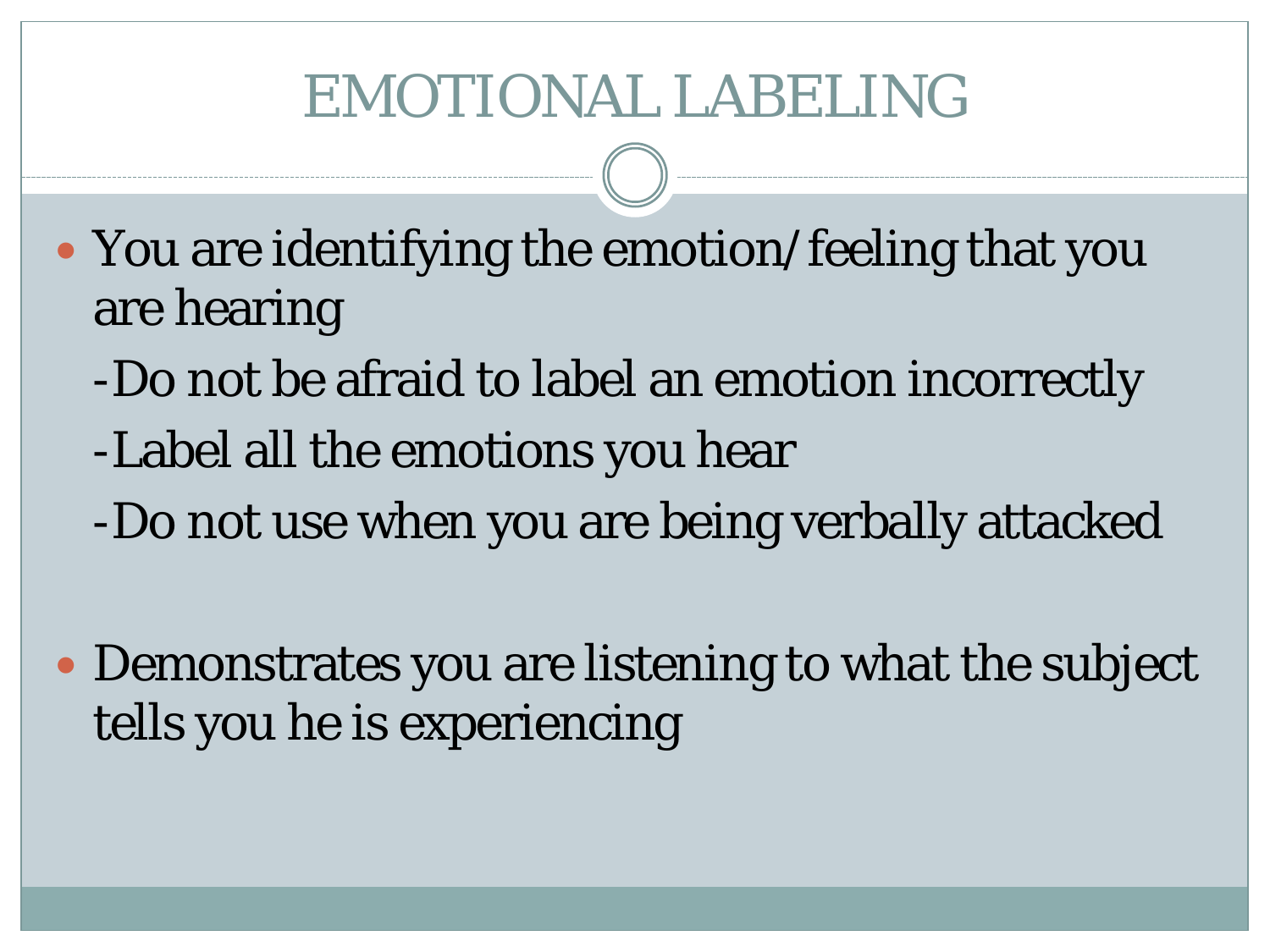#### REFLECTING/MIRRORING

- Repeating back the last couple of words
- Assures the subject you are still actively listening
- Helps to build rapport and trust
- Body language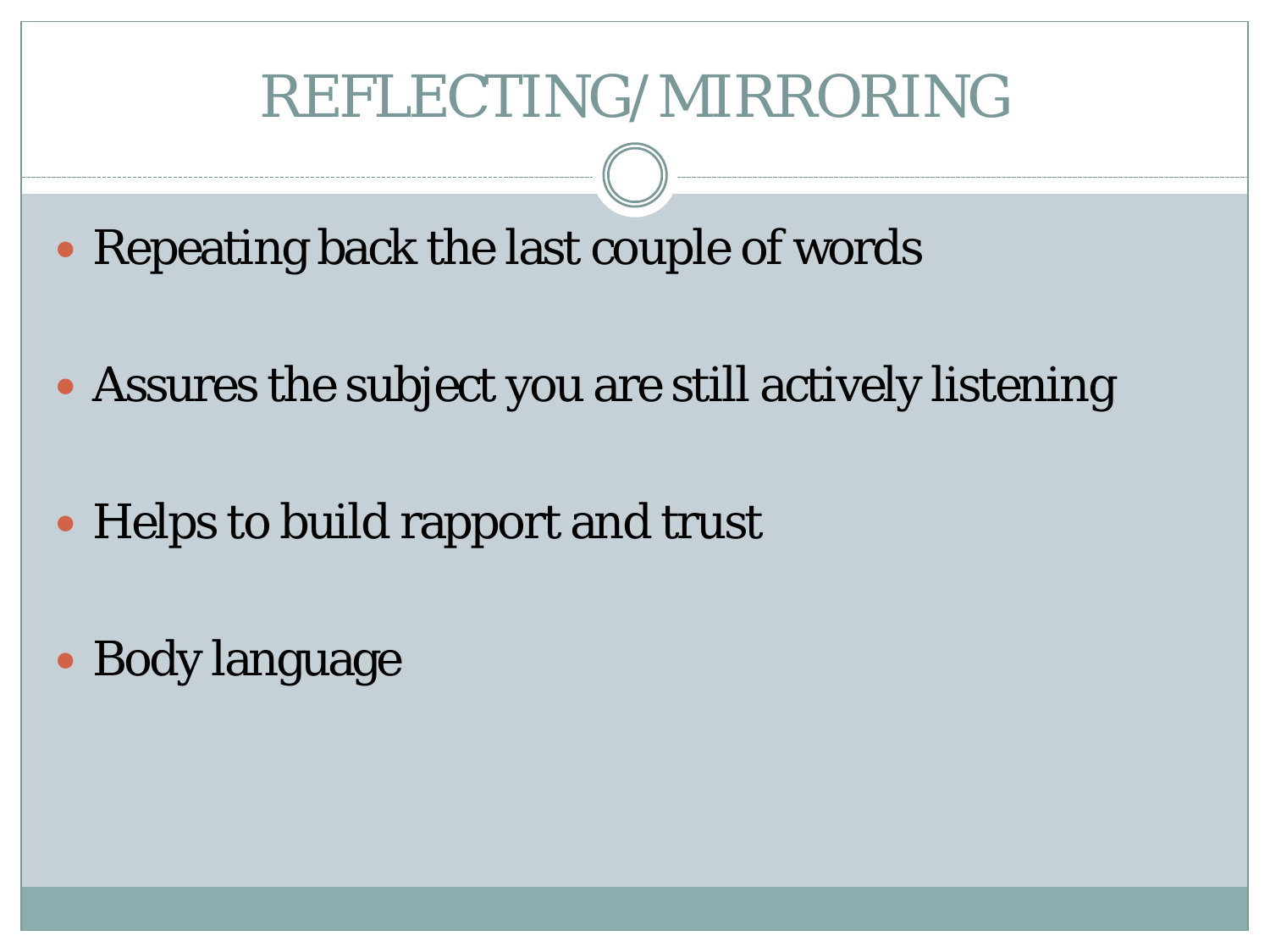## VALIDATING

- Increases our effectiveness with others in all areas of communication
- Reduces defensiveness
- Validate the person and his experience using the skills discussed earlier
- Accept the person where he is emotionally
- Communicate your understanding of his experience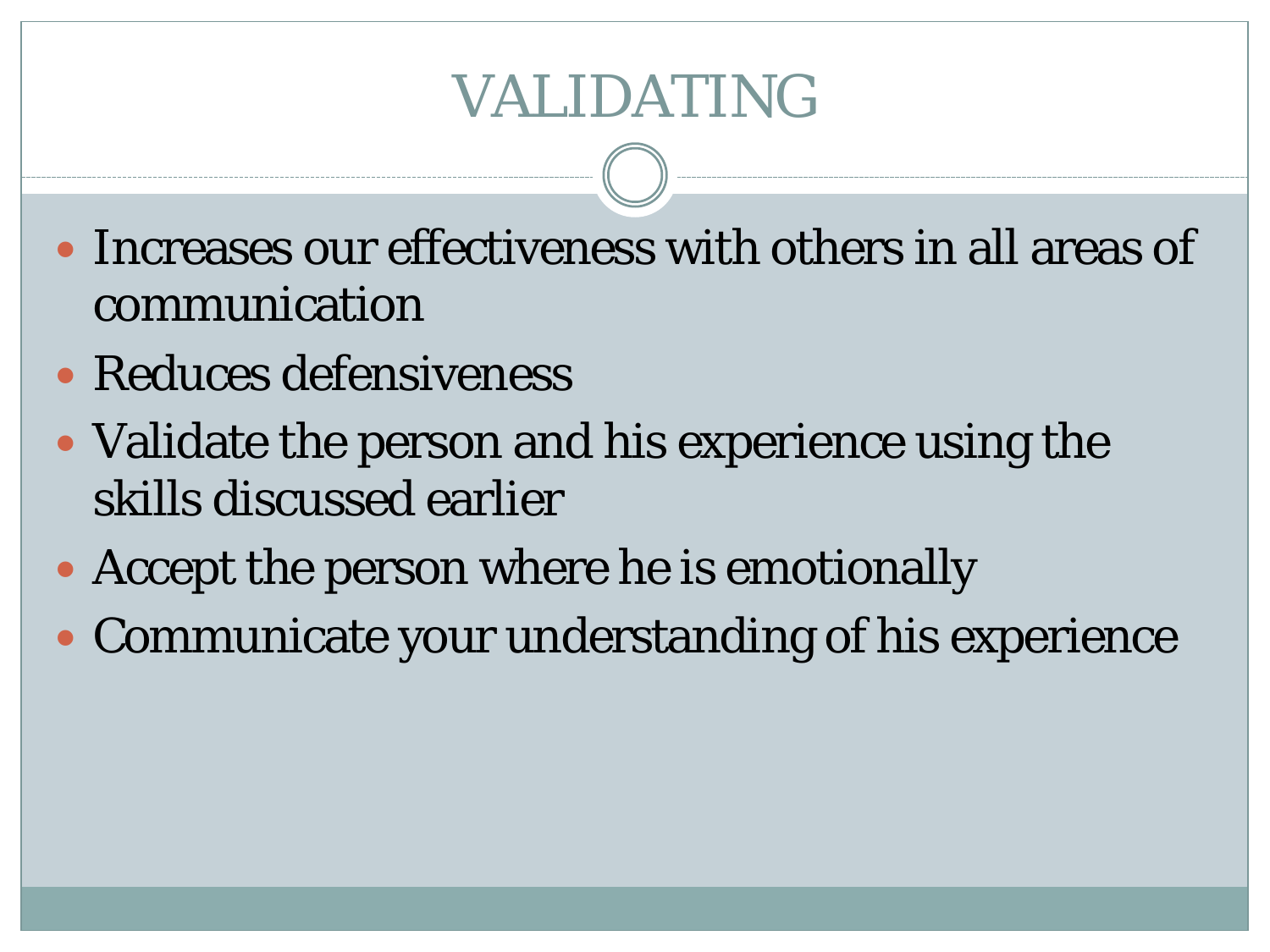### A KEY ABOUT VALIDATION

Being respectful, validating what the person is expressing and acknowledging the difficulty of his situation does not convey approval or agreement with his thinking or behavior.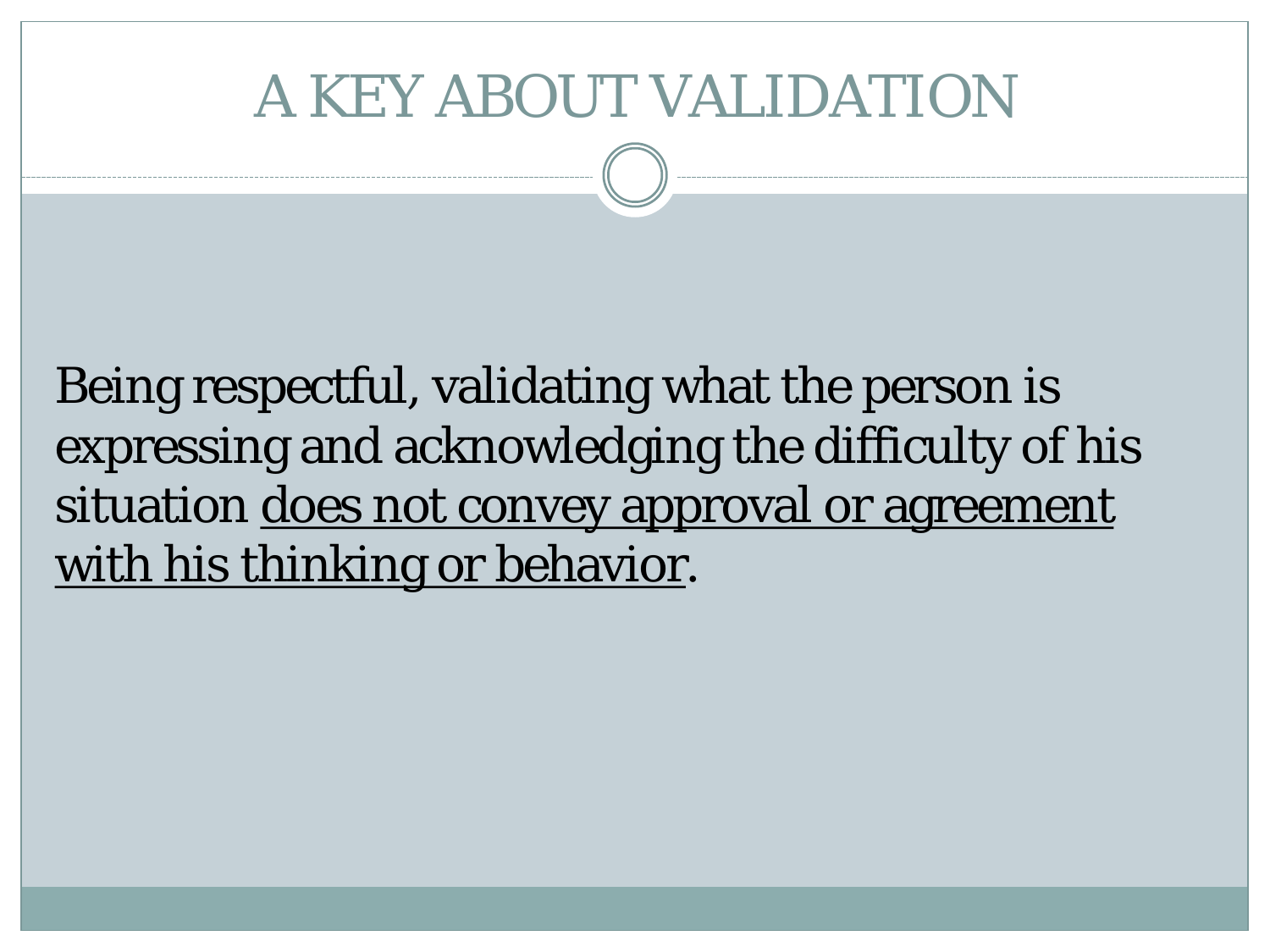## EFFECTIVE PAUSES

#### • Silence

-Most people are not comfortable with silence and attempt to fill it with talk

-Can be used before or after something important is said

- Can be effective if used properly and not over used
- Can be an opportunity, if timed appropriately, for you to break the silence and direct the conversation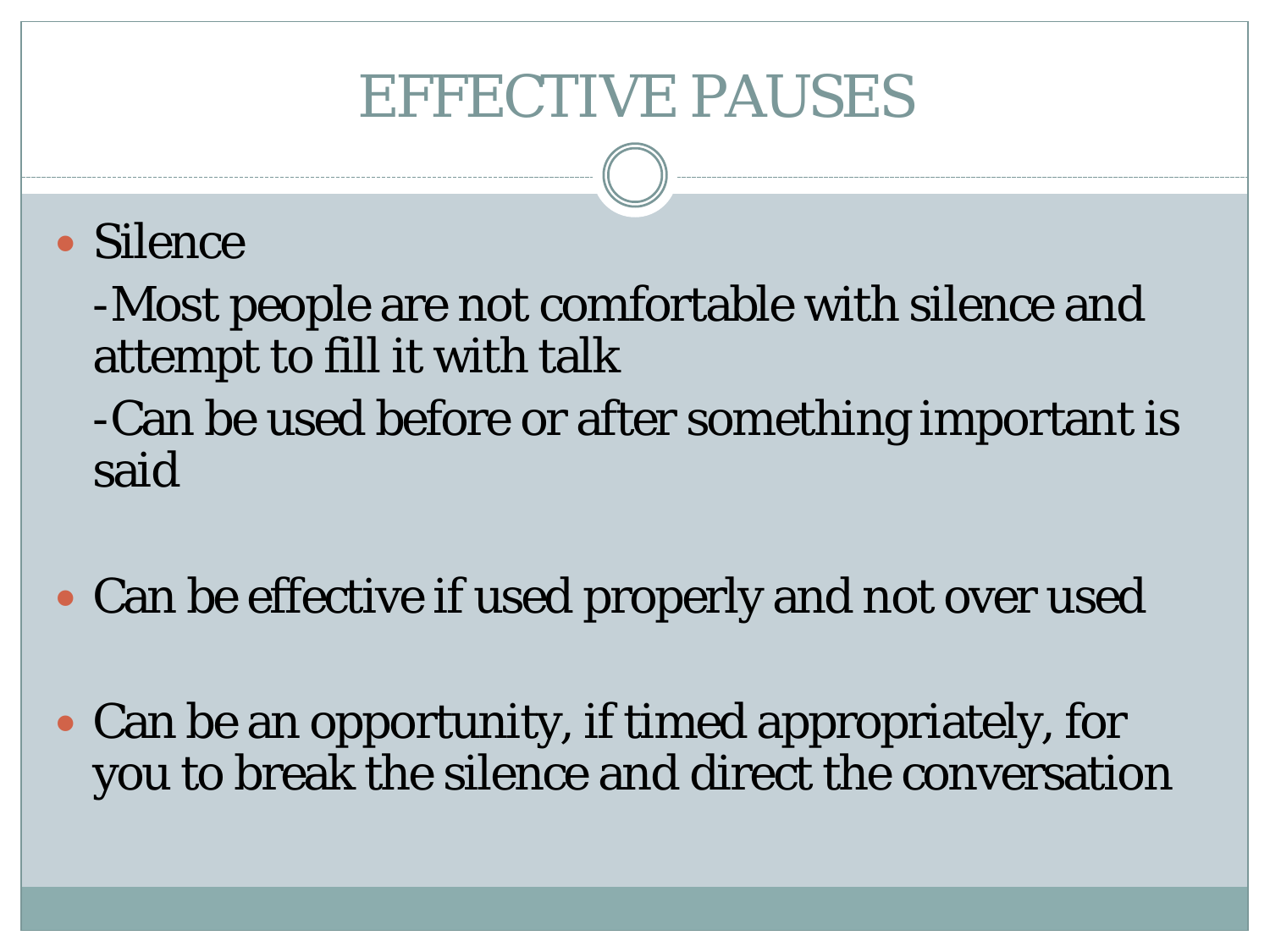#### "I" MESSAGES

- Use when being verbally attacked or the person refuses to interact with you.
- "I'm here to help you. I can't do that through arguing or if you are swearing at me."
- "I'm here to help you. I can't do that if you don't talk and help me understand what you are going through right now."
- "I'd like to hear your side of the story."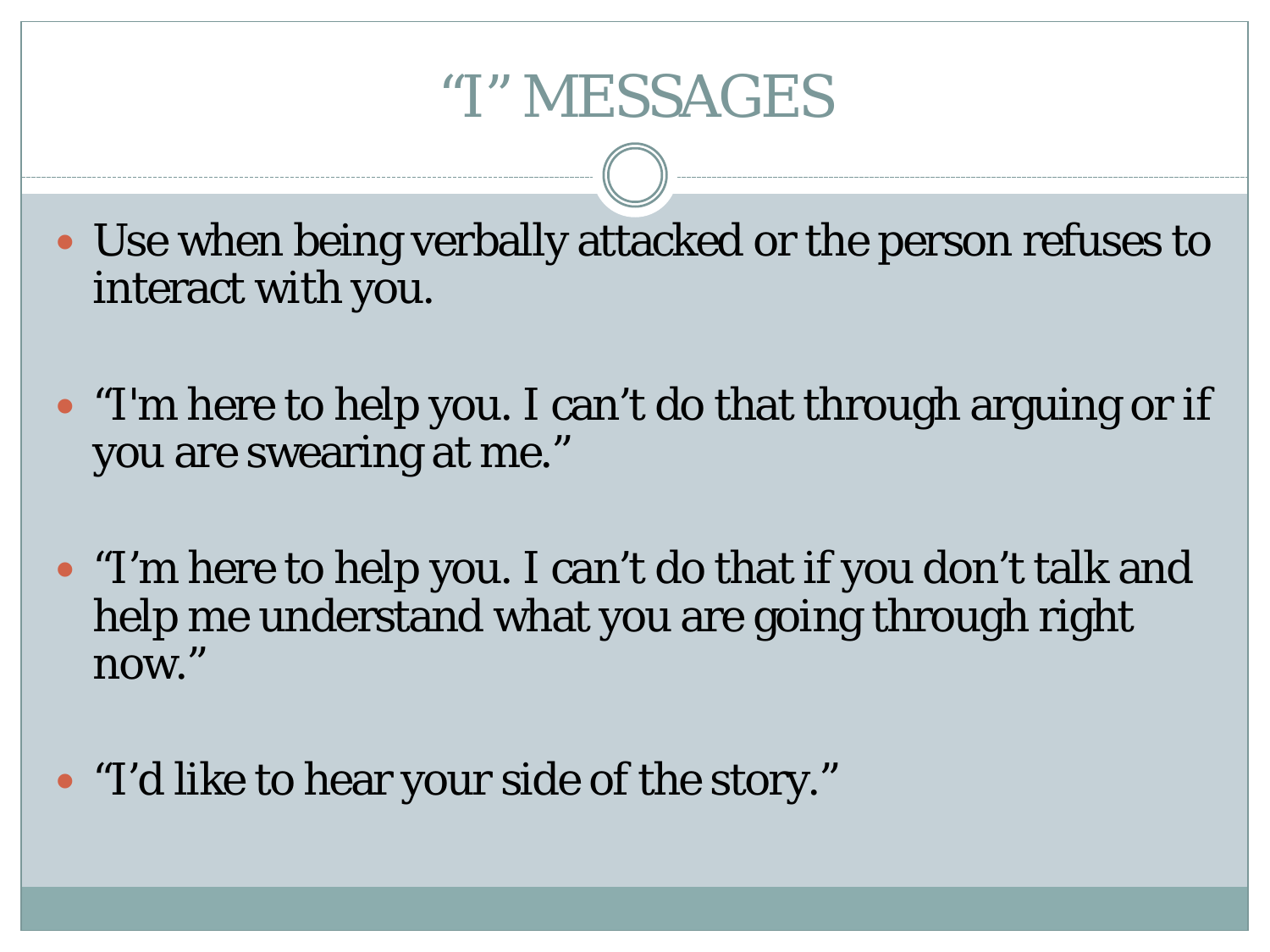### OPEN ENDED QUESTIONS

- Cannot be answered with a 'yes' or 'no'
- Usually starts with "what?" "how?" "where?" "when?"
- Avoid using "why" if possible
- Elicits more information that yes/no questions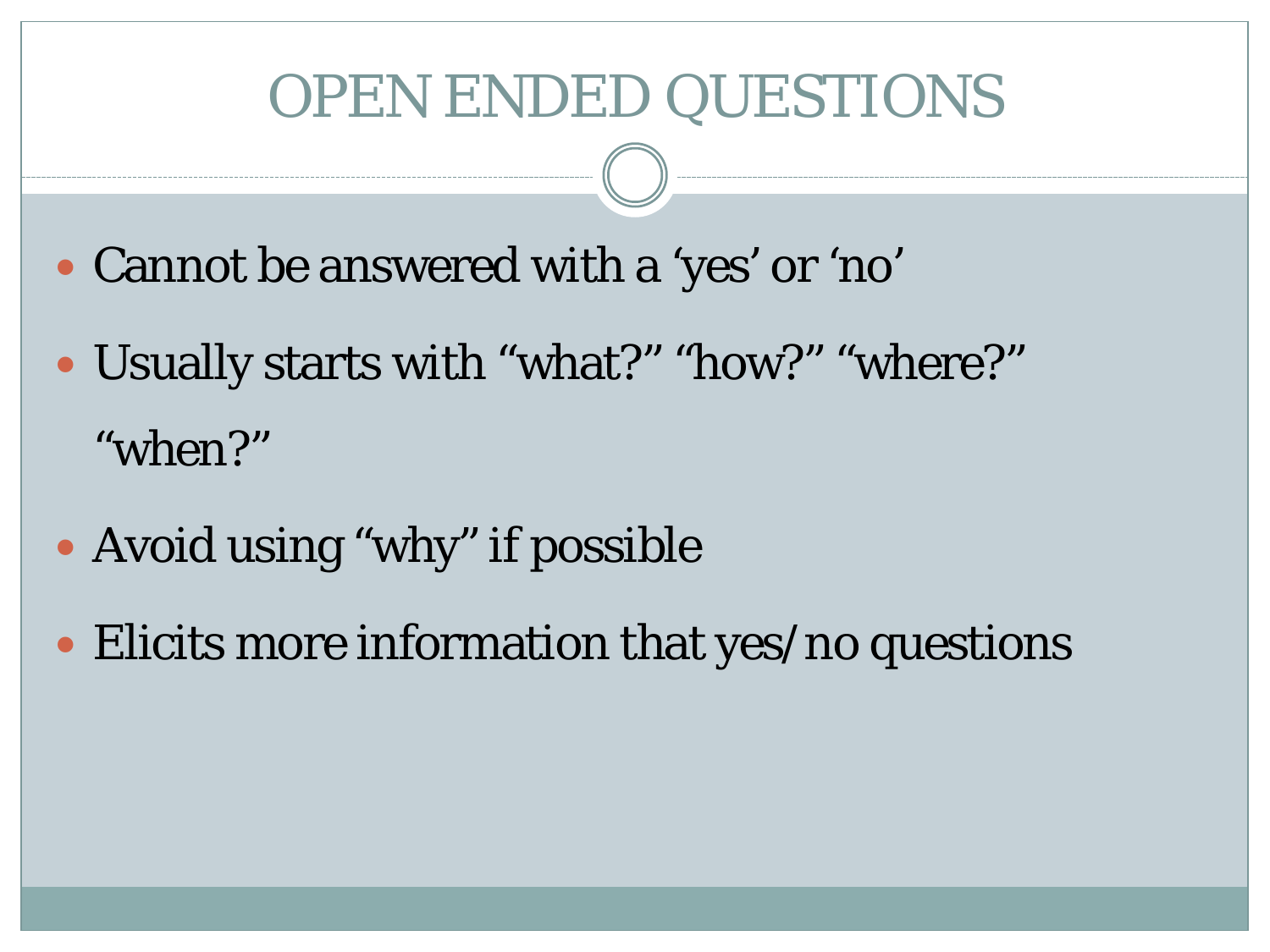## PSYCHOTIC SYMPTOMS

• Try not to get trapped in the subject's experience • A person's perception is his reality

-"I know from what you are saying that *you have seen someone following you all day* – how scary that must be."

-"I can see you are really angry that *no one else can see what you are seeing* so clearly but I want to help you."

-"I don't have much experience/education about (reference the topic the person is delusional about), but I do want to help."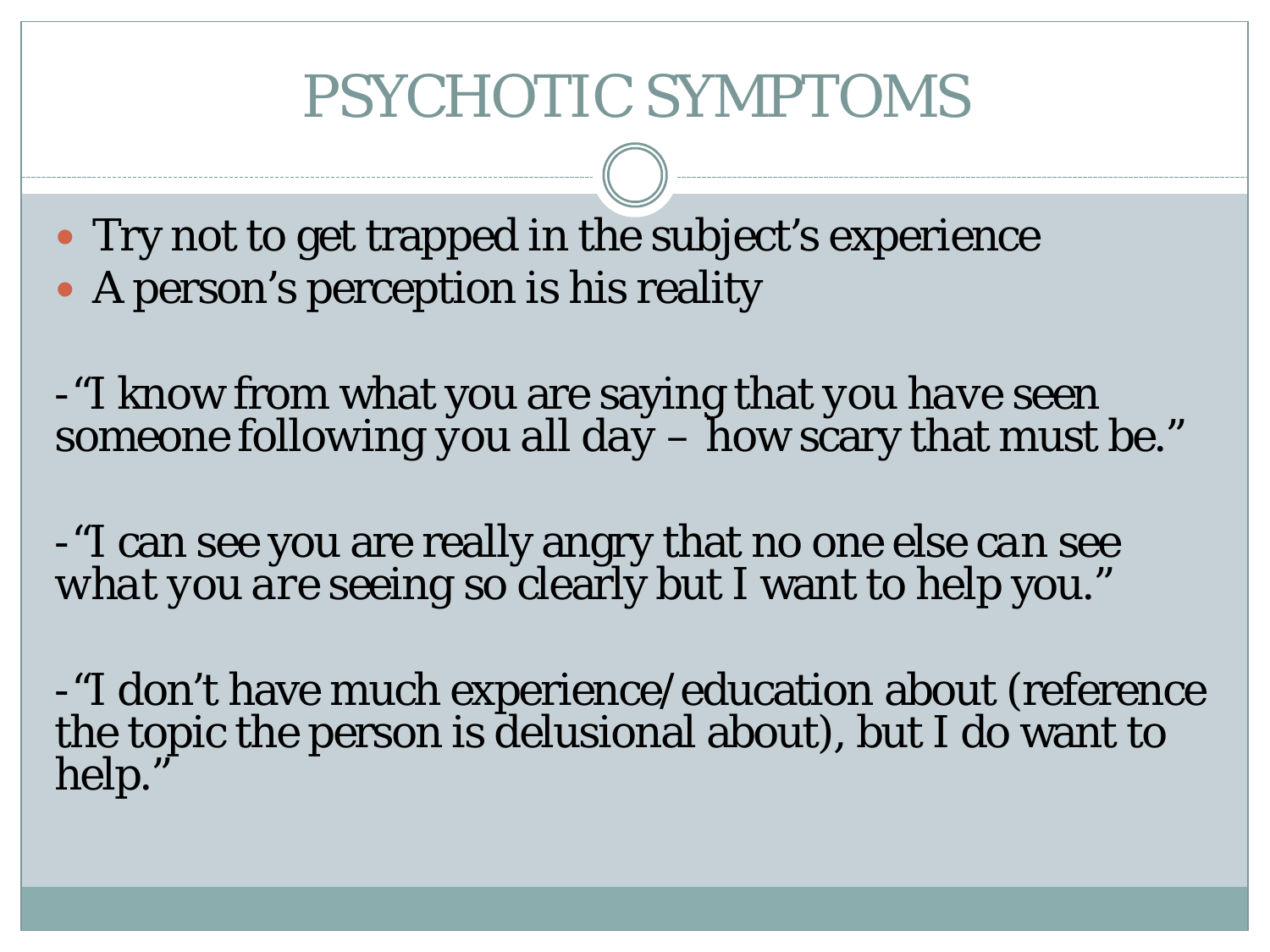#### COMMUNICATING WITH PEOPLE IN CRISIS

#### Observe and deal with the behavior

#### • Behaviors may be caused by:

- Mental illness (initial or decompensation)
- Medical illness or injury
- Drug or alcohol use
- Criminal activity as victim or suspect
- Domestic violence
- Parenting/custodial issues
- Mood and anxiety disorders can have psychotic symptoms when severe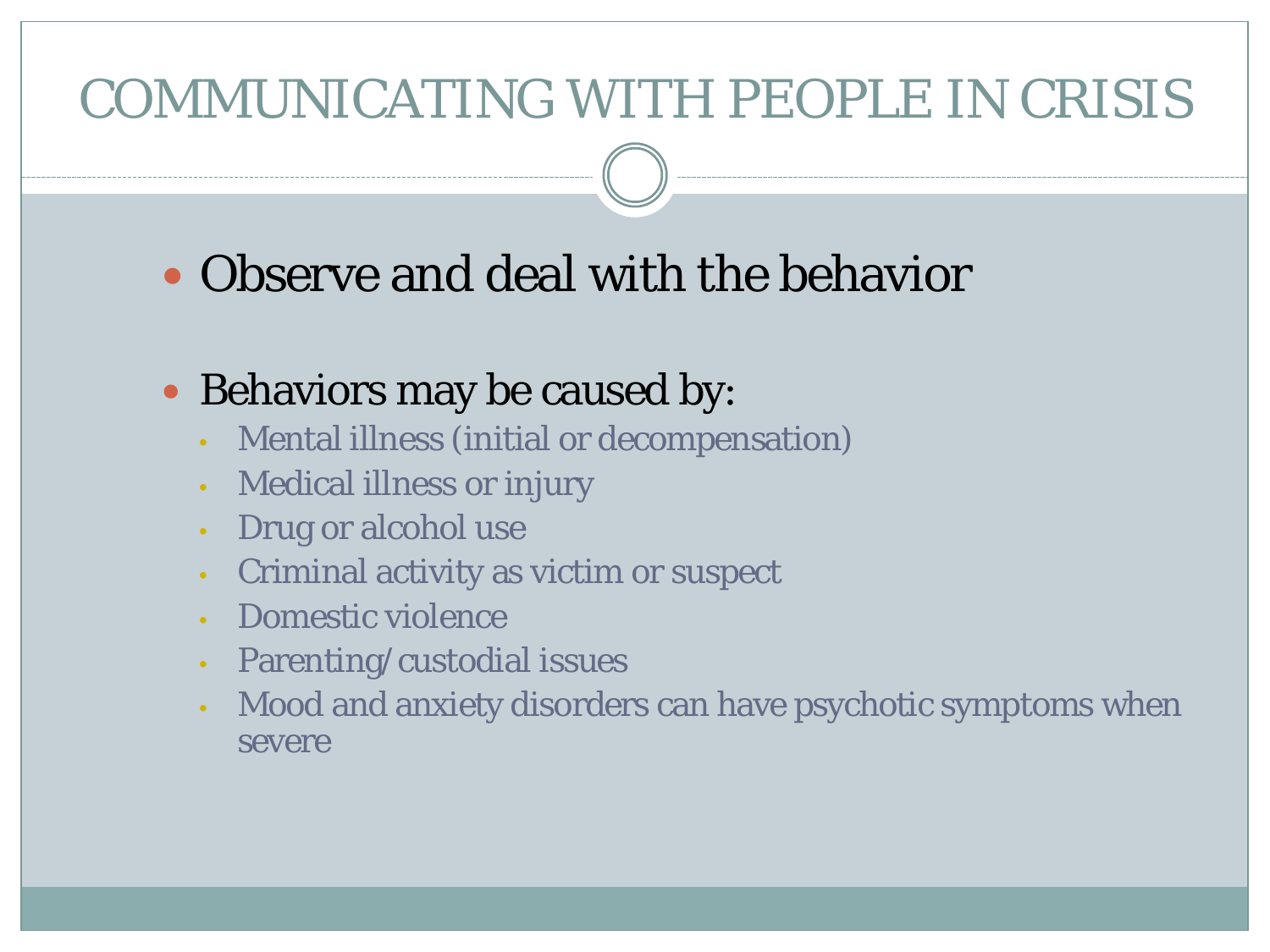COMMUNICATION WITH PEOPLE SUFFERING FROM A MENTAL ILLNESS CRISIS: Examples

- You seem afraid what is scaring you right now?
- What is it that you are afraid of right now?
- What am I doing that is making you feel nervous? I want you to feel safe.
- How can I help you feel more calm (or more safe)?
- Who do you talk to when you need help, like feeling sick or needing a ride?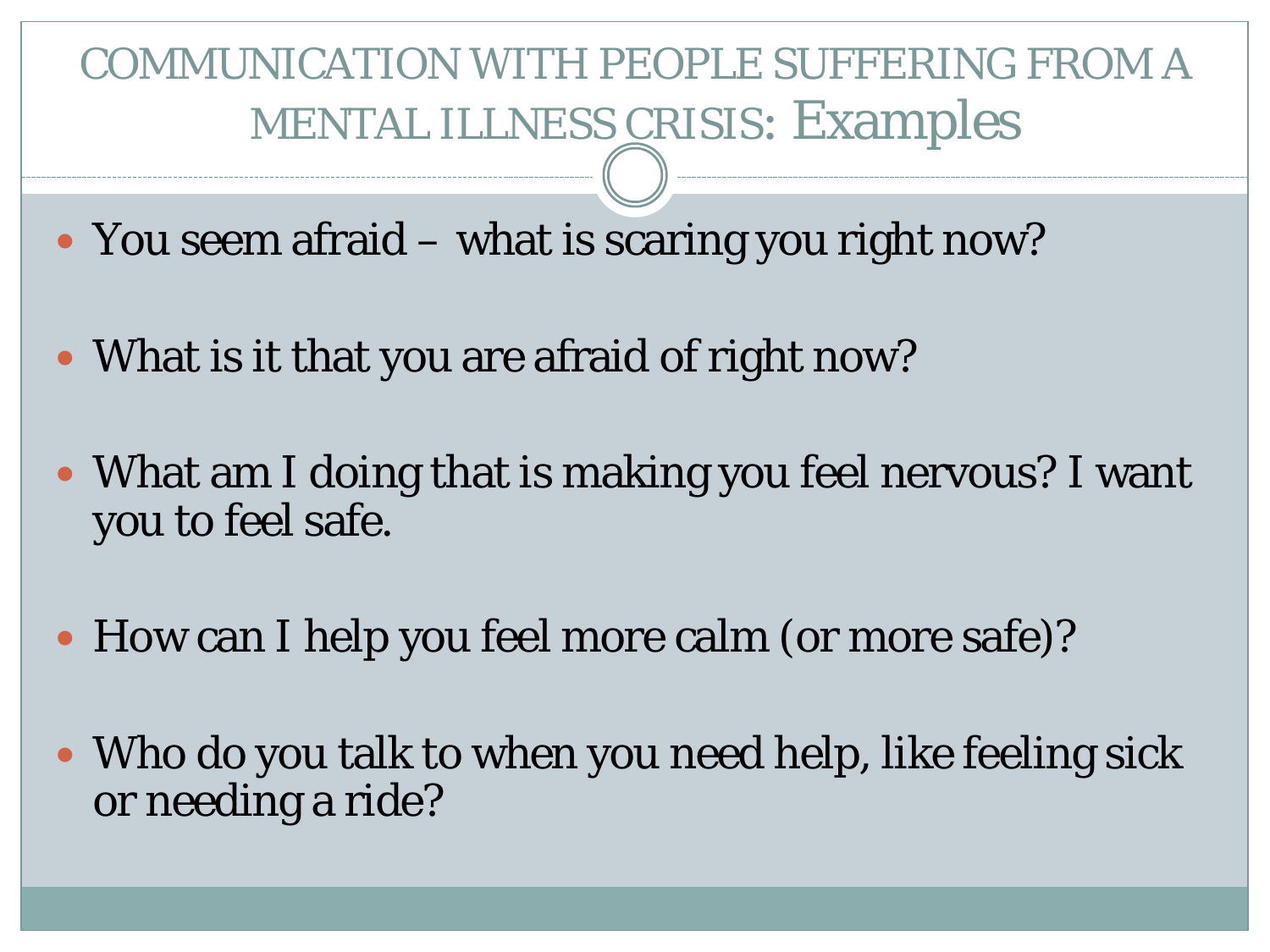#### Examples (continued)

- What kind of medication, if any, are you taking?
- When did you last take your medication?
- What does your medication help with?
- Where do you go to get your prescriptions?
- Who is your doctor if you have one?
- What kind of medical or mental health conditions do you have that might help me understand how to be most helpful?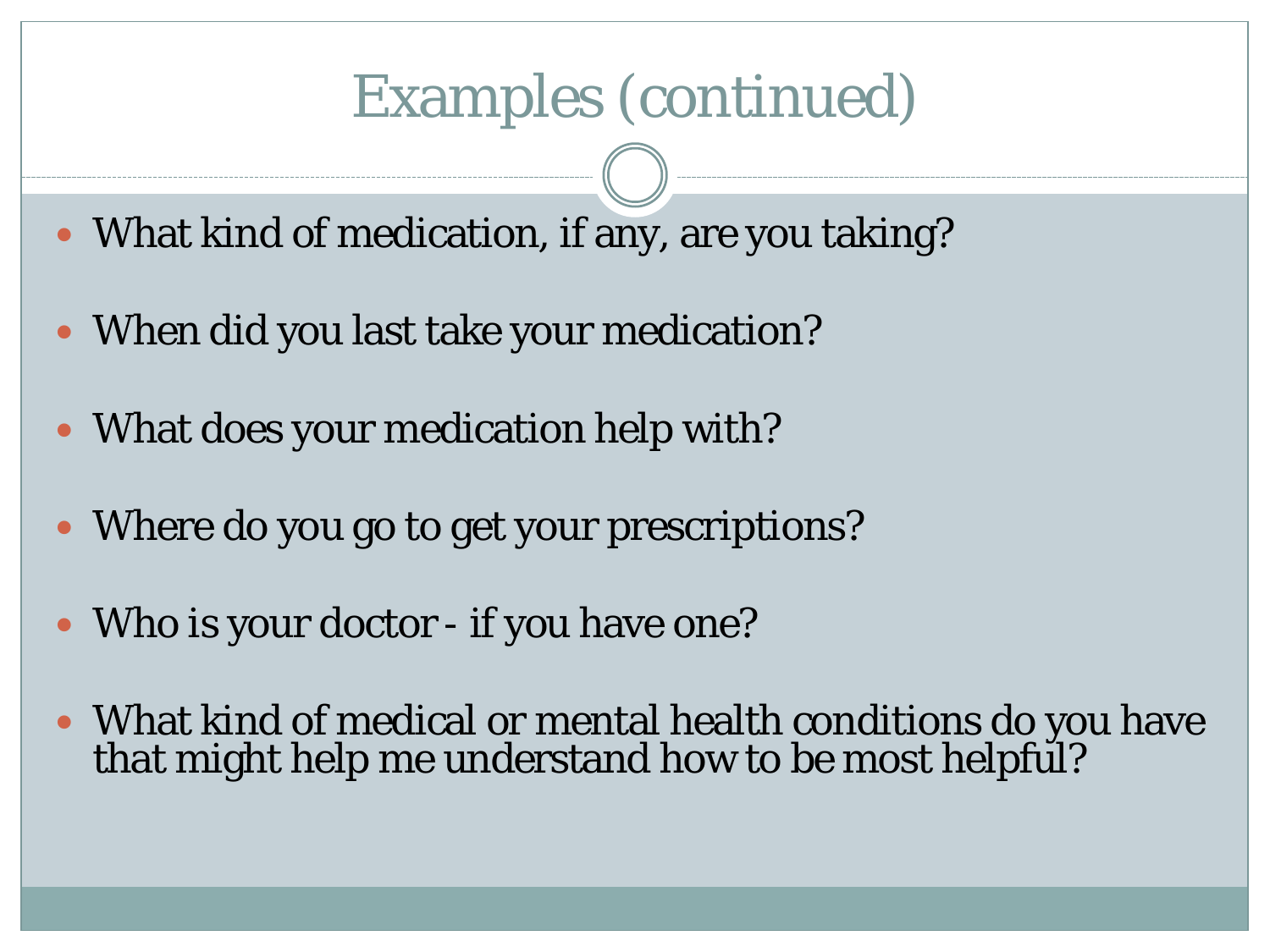## WHEN SHOULD I JUST CALL 9-1-1?

- Your safety is the #1 priority when in a crisis situation!
- If the person is armed or claims to be armed, call 9-1-1
- If you feel unsafe or threatened call 9-1-1
	- Do not put yourself in a situation that forces police to act quickly by refusing to leave the person in crisis
	- Be accurate and detailed, DO NOT exaggerate the situation to get a faster response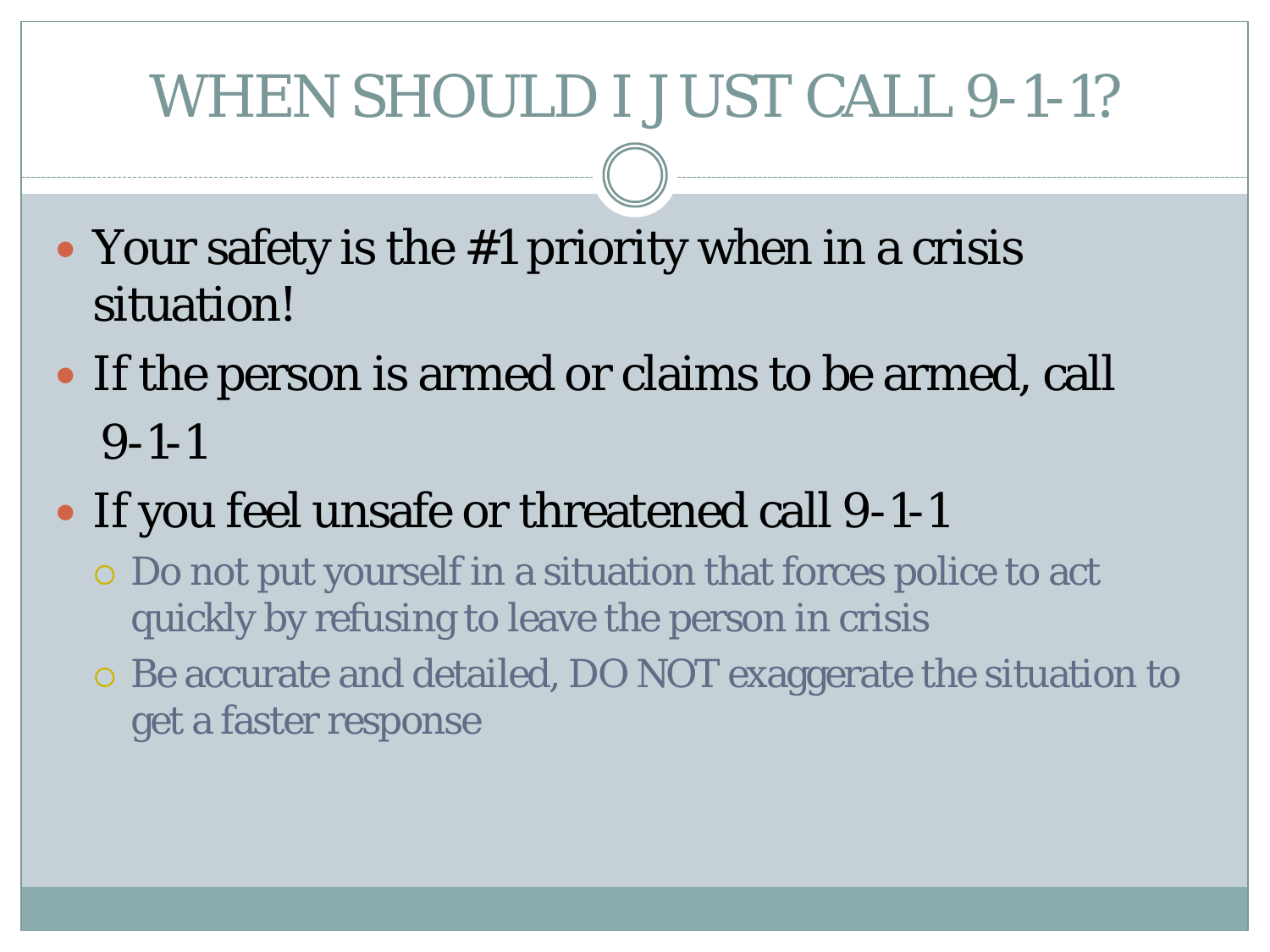# What if I am 9-1-1?

- Recognize when you need other experts
	- Call the crisis line
	- Listen to case managers' guidance about the person
	- Use your department's resources
- Unless you are a negotiator, you are not a negotiator!
- Take your time
- If on the phone, continue to gain intelligence and get information for as long as possible